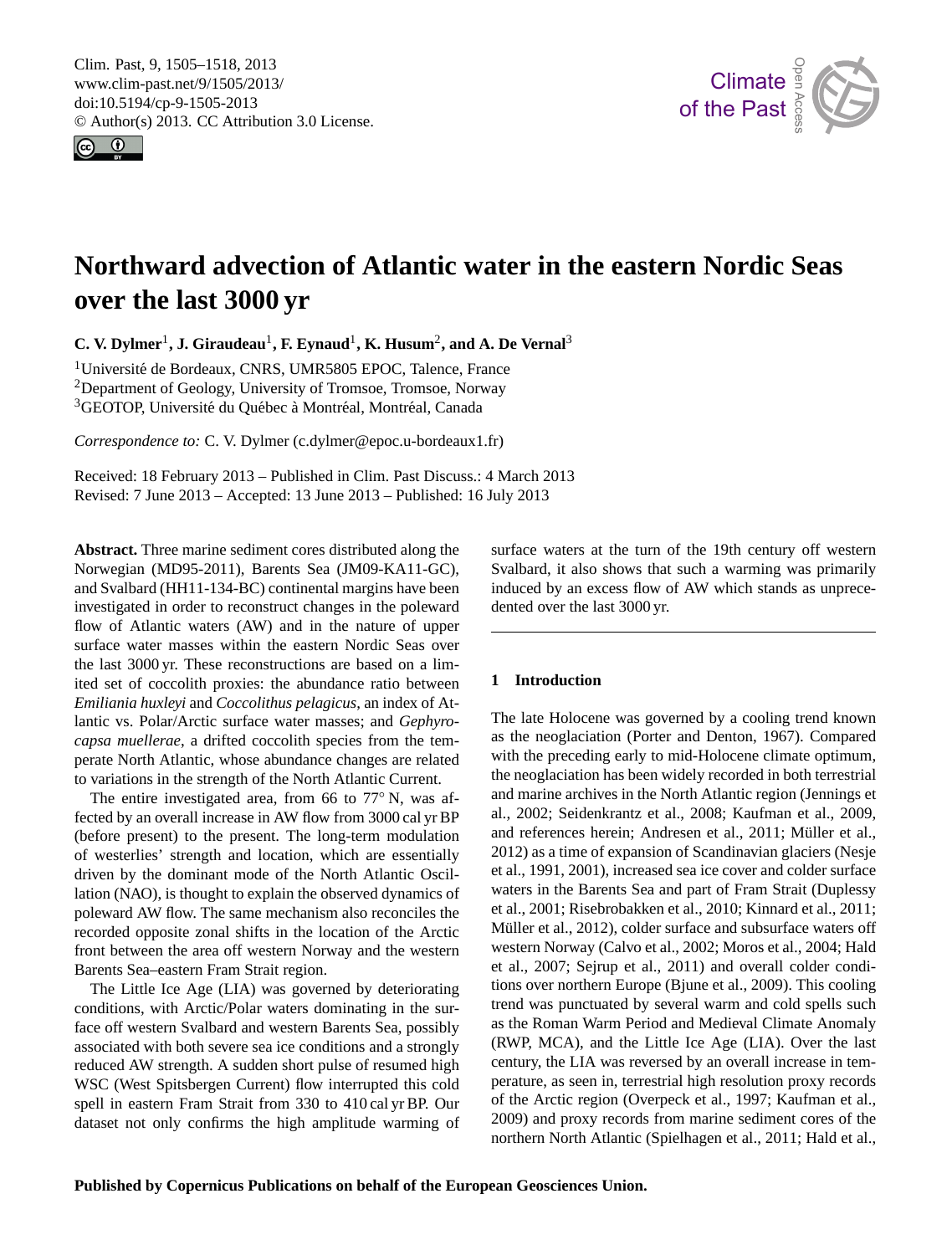2011; Wilson et al., 2011). Marine proxy-based reconstructions suggest that this recent temperature increase in the subsurface layer west of Spitsbergen (Spielhagen et al., 2011) and in shallow settings off Northwest Norway (Hald et al., 2011) were unprecedented over the past two millennia. Both studies implied that this warming was probably caused by enhanced advection of Atlantic Water (AW) to the Arctic Ocean during modern times, although none were able to strictly infer the dynamical history of AW, i.e., the history of the strength of the North Atlantic Current (NAC).

The hypothesis of an increased AW inflow during the modern period was further supported by Wanamaker et al. (2012) based on living and fossil molluscan remains north of Iceland; these authors additionally related known pre-Anthropocene warm (MCA) and cold (LIA) climatic spells of the last ∼ 1500 yr to modulations of the surface Atlanticderived water dynamics within the North Atlantic. This modulation was further evidenced off Florida, at the inception of the Gulf Stream, by Lund et al. (2006) who estimated a 10 % decrease in the flow of this current at the transition from the MCA to the LIA. Similarly, in the nearby Chesapeake Bay, such modulations were also evidenced by Cronin et al. (2005) who linked this to North Atlantic Oscillation (NAO) forcing of sea surface temperature in the western North Atlantic.

The processes controlling variations in the meridional flow of the NAC to the Nordic Seas and ultimately to the Arctic Ocean are either associated with anomalies in the location and strength of the westerlies, and/or changes in the thermohaline circulation (Müller et al., 2012). At present the most prominent pattern of atmospheric variability in the North Atlantic region is known as the NAO, itself depending on the Northern Hemisphere annular mode, the Arctic Oscillation (e.g., Marshall et al., 2001). The NAO is defined as the wintertime difference in atmospheric pressure (sea level) between the Icelandic low and the Azores high, controlling the strength and direction of westerly winds, storm tracks across the North Atlantic, temperature and precipitation over western Europe, and the strength of the poleward NAC and equatorward EGC (East Greenland Current; Blindheim et al., 2000; Hurrell et al., 2003). A low NAO index (reduced westerly flow across the Atlantic) induces a reduced flow of the NAC, less precipitation in northern Europe and a more southern direction of the storm tracks (Hurrell et al., 2003). Whereas a high index favors a strengthened NAC flow, stronger precipitation and an eastward shift of the Arctic front (AF) which separates Atlantic from Arctic waters (ArW), toward the slope off Norway (Blindheim et al., 2000). Furthermore modern observations indicate a significant correlation between the NAO indexes and the Barents Sea ice extent, with less sea ice during the positive NAO (warm) phases and conversely more ice during negative NAO (cold) phases (Vinje, 2001; Sorteberg and Kvingedal, 2006), possibly related to variations in southwesterlies, air masses and Atlantic inflow (Blindheim et al., 2000).

Paleorecords from Arctic Canada and Iceland suggest that a series of explosive volcanism centered at the MCA–LIA transition might have triggered an extensive sea ice expansion during the LIA (Miller et al., 2012). A combined switch in NAO patterns from a long-term positive phase during the MCA to negative NAO conditions during the LIA (Trouet et al., 2009) possibly further enhanced the severe increase in sea ice extent, as decadal and long-term variations in large-scale ice concentrations have shown to be significantly correlated with long-term NAO variations (Visbeck et al., 2003).

However, although the importance of the NAO on the modern hydrography and climate of the Nordic Seas is now well established, assessing its significance on paleoceanographical changes of this ocean realm has long been hampered by the lack of instrumental records prior to the 19th century, and by proxy- and model-based reconstructions reaching back only one millennia (Trouet et al., 2009). A high resolution reconstruction of NAO variability from a lake record in southwestern Greenland (Olsen et al., 2012), recently extended the NAO record back to 5200 yr before present (BP), offering a way to investigate links between atmospheric processes and ocean circulation changes over the mid to late Holocene in the northern North Atlantic.

The NAC impact on the hydrological and climatic changes in the Nordic Seas and the Arctic Ocean is enormous, hence the need for an increased understanding of inflow variations, forcing mechanisms and the consequences on the global climate system is crucial in order to fully understand the changes in our present and future climate.

Previous water column and surface sediment investigations of extant and fossil remains (coccoliths) of coccolithophorids suggested that this species group could be used as proxies, though mostly qualitative, of both water mass distribution and flow strength of the NAC in the northern North Atlantic (Samtleben and Schröder, 1992; Baumann et al., 2000; Schröder-Ritzrau et al., 2001). Andrews and Giraudeau (2003), and Giraudeau et al. (2010) thereafter tested these coccolith proxies to infer the Holocene history of AW flow within the Denmark Strait and across the Iceland– Scotland Ridge. The present manuscript lies on these exploratory works in applying selected coccolith proxies on a set of marine sedimentary cores distributed along the continental margins off western Norway, the western Barents Sea and western Spitsbergen. Our aim is to investigate late Holocene changes in AW flow and associated surface hydrological fronts along the main axis of heat and salt transfer to the Arctic Ocean, which is carried by the NAC and its northernmost extension (West Spitsbergen Current, WSC). Given the major influence of NAO related atmospheric processes on the modern NAC dynamics and climate of the Nordic Seas region, we will thoroughly discuss our proxy results in view of available NAO paleoreconstructions over the last 3000 yr, as well as to nearby terrestrial and marine records.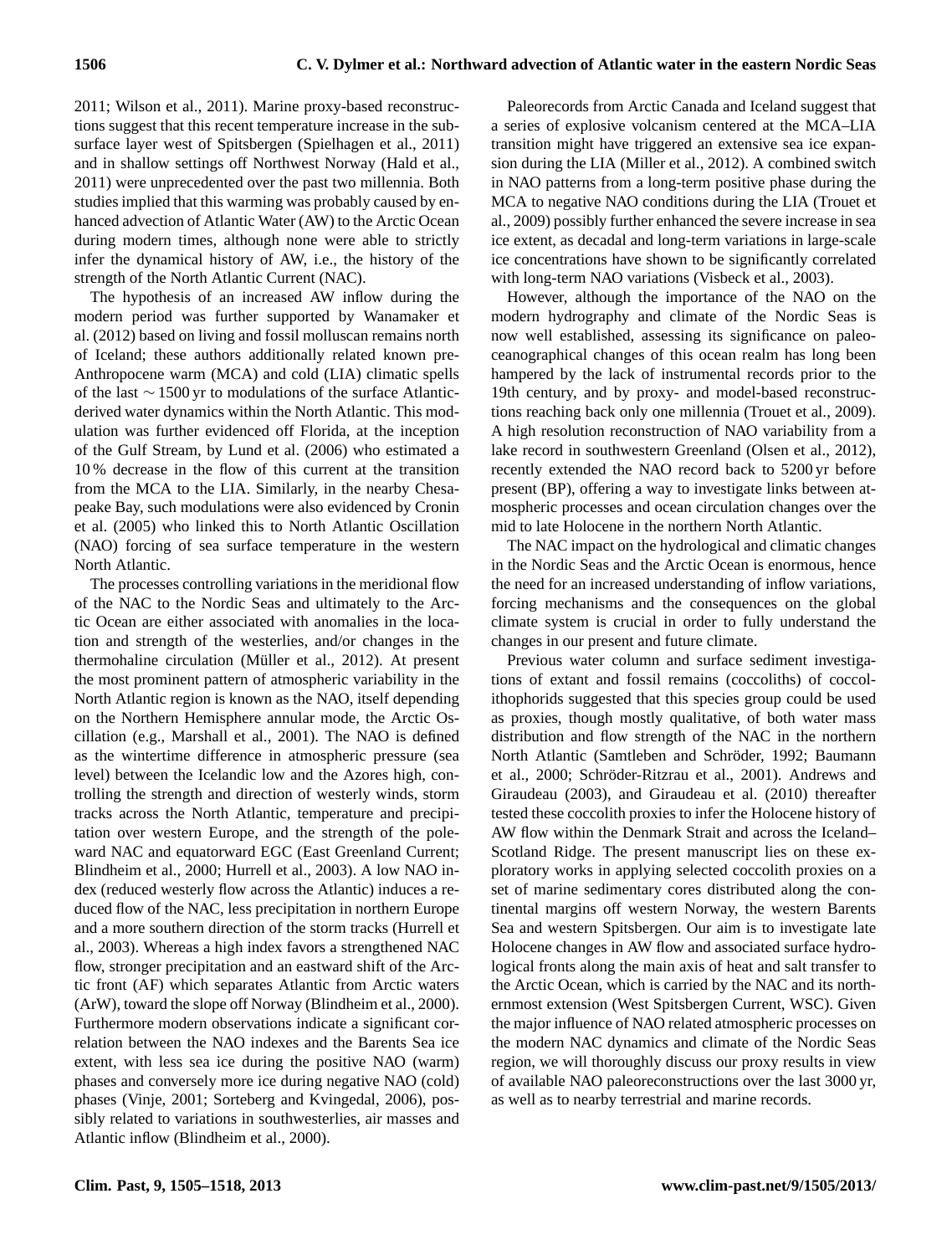#### **2 Oceanography**

The study area lies as a south–north transect along the continental slope off western Norway, the western Barents Sea and west of Svalbard (Fig. 1). This area is mainly influenced by three water masses; AW, Polar water (PW) and coastal water. Warm (7–13 °C) and saline ( $\geq$  35 PSU) AW is advected north by the NAC (Hopkins, 1991), originating from the Iceland–Scotland Ridge, the main passageway of oceanic salt and heat transfer to the Nordic Seas (ca. 7 Sv; Hansen and Østerhus, 2000). This topographically steered poleward flow of AW splits off northern Norway into a meridional branch, the WSC and a zonal component, the North Cape Current (NCaC). The WSC flows along the slope of the western Barents Sea and off western Svalbard, joined on its northern path by ArW on the shelf from the Bear Island Current (extension around Bjørnøya of the Persey Current, PC) and the Sørkapp Current (extension around southern Svalbard of the East Spitsbergen Current, ESC) (Saloranta and Svendsen, 2001; Wassman et al., 2006) (Fig. 1), and transmits a volume of roughly 3–5 Sv of AW to the Arctic Ocean, part of it being recirculated at intermediate depth below the southward flowing East Greenland Current. North of Svalbard, AW enters the Arctic Ocean as a subsurface current insulated from the atmosphere by fresh PW in the upper mixed layer (Blindheim and Østerhus, 2005). The NCaC transmits 1.8 Sv of AW to the Barents Sea around northern Norway (Skagseth et al., 2008), preventing winter sea ice to develop in the southern region of the Barents shelf. The Norwegian Coastal Current (NCC), flowing along the Norwegian coast is influenced by freshwater runoff from the Norwegian mainland and from the Baltic Sea, and is therefore characterized by reduced salinities (34.4 ∼ PSU) (Wassman et al., 2006).

Sea ice and fresh water from the Arctic Ocean are essentially transmitted to the Nordic Seas via the Fram Strait and the southward flowing cold and fresh EGC (< $0^{\circ}$ C, < 34.5 PSU) (Buch, 1990), the largest and most concentrated meridional ice flow in the world oceans (Blindheim and Østerhus, 2005) (Fig. 1). The northeast–southwest trending boundary between PW and ArW is termed the Polar front indicating the minimum drift ice extent (summer), whereas the boundary between ArW and AW is known as the AF and represents the maximum drift ice extent (winter) (Baumann et al., 2000; Wassman et al., 2006). Though showing some complex local peculiarities, the interannual changes in sea ice extent are closely controlled by atmospheric processes acting over the Nordic Seas and surrounding areas. A link with NAO was proposed by Hurrell (1995) and is consistent with anomalies of sea ice extent in the Barents Sea (Vinje, 2001). Further north in the Greenland Sea, maximum ice export from the Arctic Ocean through the Fram Strait characterizes positive NAO periods (Kwok et al., 2004).



**Fig. 1.** Bathymetric map of the Nordic Seas showing the major oceanic features and site locations. Red arrows: flow direction of warm saline Atlantic water (NAC: North Atlantic Current, NCaC: North Cape Current, WSC: West Spitsbergen Current), blue arrows: flow direction of cold low salinity Arctic/Polar waters (EGC: East Greenland Current, ESC: East Spitsbergen Current, PC: Persey Current), purple arrow: flow direction of coastal surface current (NCC: Norwegian Coastal Current). Dashed yellow line: modern distribution of the Arctic front (AF). Core locations A: HH11-134-BC (west of Spitsbergen), B: JM09-KA11-GC (western Barents Sea) and C: MD95-2011 (Vøring Plateau).

#### **3 Material and methods**

Three marine sediment cores distributed along the Norwegian, Barents Sea, and Svalbard continental margins were specifically selected for the present work (Fig. 1, Table 1).

The southernmost site (hereafter referred to MD95-2011), representing a splice between a box-core (30 cm) covering the top 560 yr (JM97-948/2A) and the MD95-2011 piston core (Giraudeau et al., 2010), was retrieved on the Vøring Plateau off western Norway, located below the main path of the poleward flowing NAC. The present investigation was conducted on the top 220 cm of the composite MD95-2011. The 383 cm long gravity core JM09-KA11-GC, of which the top 25 cm is presented here, was retrieved from the Kveithola Trough, representing the western Barents Sea component of the transect, influenced both by the WSC and Arctic/Polar waters circulating clockwise around Svalbard (Sørkapp Current) and Bjørnøya (Bear Island Current). The 41 cm long box-core HH11-134-BC was retrieved on the West Spitsbergen margin under the axis of the WSC inflow to the Arctic Ocean. The present study was carried out on the top 27 cm of this core.

#### **3.1 Core chronology**

The chronologies of the studied sediment core intervals are based on 22 AMS (Accelerator Mass Spectrometry)  $^{14}$ C- and  $^{210}$ Pb-dates of which 13 have previously been published for cores JM09-KA11-GC (Rüther et al.,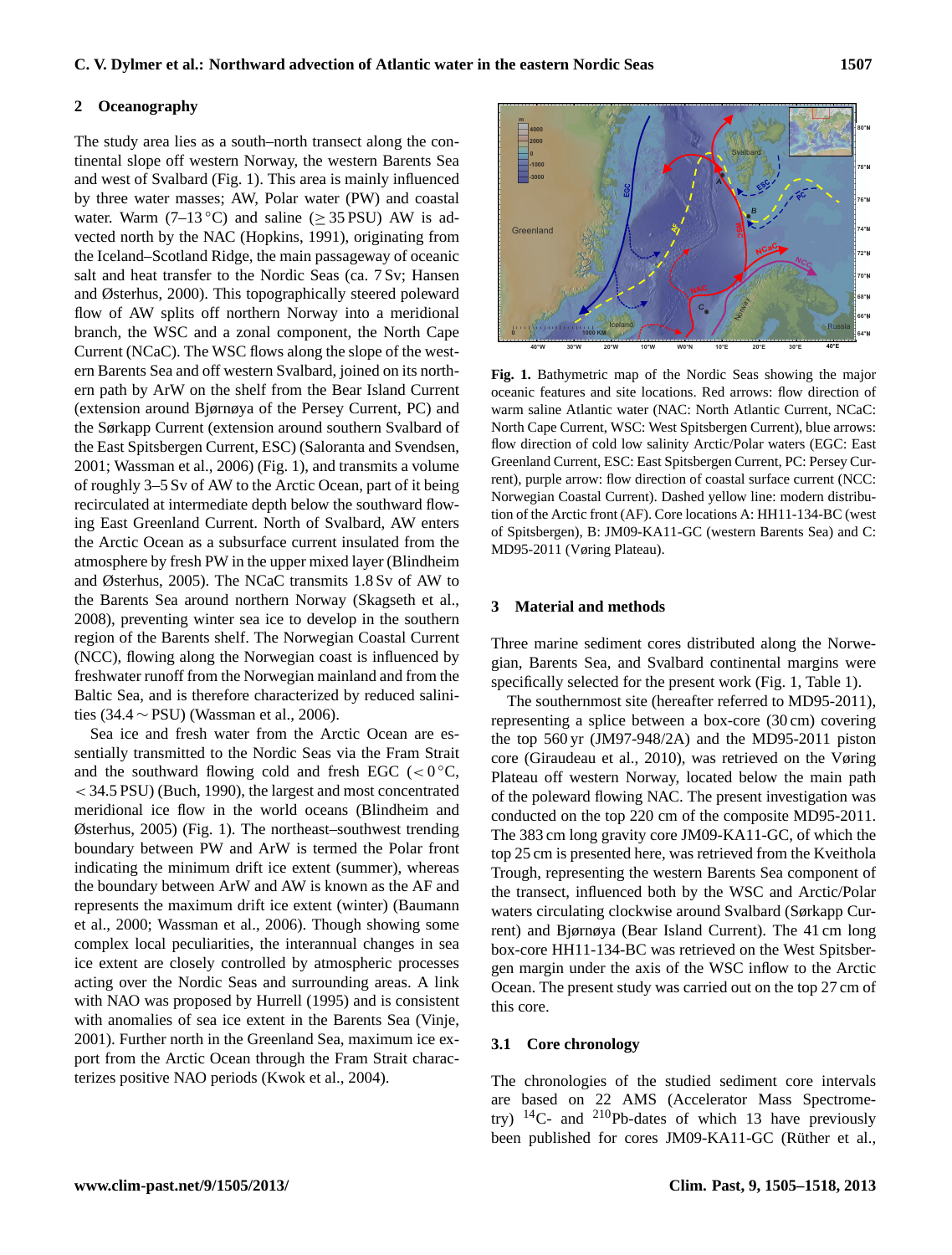| Core ID        | Latitude              | Longitude             | Water<br>depth(m) | Core<br>length $(m)$ | Location                               |
|----------------|-----------------------|-----------------------|-------------------|----------------------|----------------------------------------|
| MD95-2011      | $66^{\circ}58.19'$ N  | $7^{\circ}38.36'$ E   | 1048              | 7.45                 | Mid-Norwegian margin (Vøring Plateau)  |
| JM97_948/2A BC | $66^{\circ}58.19'$ N  | $7^{\circ}38.36'$ E.  | 1048              | 0.30                 |                                        |
| $JM09-KA11-GC$ | $74^{\circ}52.489'$ N | $17^{\circ}12.210'$ E | 345               | 3.6                  | Western Barents Sea (Kveithola Trough) |
| HH11-134-BC    | $77^{\circ}35.96'$ N  | $9^{\circ}53.25'$ E   | 1383              | 0.41                 | West Spitsbergen slope                 |

**Table 1.** Core location, water depth, length and geographical area.

2012), and MD95-2011 (Risebrobakken et al., 2003) (Table 2). The dates were calibrated to calendar years BP (present = 1950 AD) applying the software Calib 6.1.0 (Stuiver and Reimer, 1993) and the marine calibration curve marine09 (Reimer, 2009) using a reservoir correction of  $\sim$  400 yr ( $\Delta R = 0$ ). This reservoir correction was chosen as a further fine-tuning of the signals and would result in age models differing from published paleoclimate datasets using the standard variations. Nevertheless we are aware of a possible shift of our age models due to the  $\Delta R$  effect, especially in areas with "old" Arctic/Polar waters.

The chronologies were established using the calibrated mean ages for the  $2\sigma$  interval of highest probability and assuming a constant sedimentation rate between each radiocarbon dated level of JM09-KA11-GC (linear interpolation) and a second order polynomial fit for core HH11- 134-BC (Fig. 2). The sedimentation rates of the three studied cores range from 5 to 146 cm kyr−<sup>1</sup> , which according to the sampling resolution, lead to a temporal resolution of our micropaleontological dataset of 10 to 105 yr. A decadal to multi-decadal resolution has been found sufficient in the present study to identify major centennial-scale changes in paleocirculation along our transect.

#### **3.2 Micropaleontological analyses**

The sample preparation for the coccolith study was conducted according to the "Funnel" method described by Andruleit (1996). It involves dilution and filtration of a preweighed amount of dry bulk sediment on membrane filters, mounting between slide and coverslip, and examination under a light microscope at  $\times$  1000 magnification. A total of more than 300 specimens were counted in order to ensure the statistical reliability of our results (Andruleit, 1996) and were ultimately expressed in terms of relative abundances (species percentage) and absolute concentrations (specimens/gram of dry bulk sediment). Previous repeated analyses of fine fraction sediment samples using the "Funnel" method revealed that the method can cause ∼ 15 % deviation in the bulk coccolith absolute concentrations (Herlle and Bollmann, 2004) and consequently species-specific absolute concentrations. Hence only relative abundances and "major"  $(\gg 15\%$  deviation) absolute concentration changes will be addressed in the following.



**Fig. 2.** Calendar age–depth model and sedimentation rates of JM09-KA11-GC (linear interpolation between each dated level) and HH11-134-BC (second order polynomia), based on data from Table 2. Filled circles: include AMS  $C^{14}$  datings, hollow circles: exclude AMS  $C^{14}$  datings. The stratigraphic framework of core MD95-2011 was developed by Birks and Koç (2002), Risebrobakken et al. (2003) and Andersson et al. (2003).

An additional investigation on planktonic foraminiferal assemblages was conducted on the northernmost sediment core (HH11-134-BC). Samples were wet sieved through a 63 µm mesh. Counting was performed on the  $> 100 \mu m$  fraction according to Husum and Hald (2012) in order to include smaller size species, which are frequent in assemblages of the northern North Atlantic. We will only present here the relative abundance of subpolar planktic foraminifera, expressed as the sum of *Globigerinata* species and *Turborotalia quinqueloba*.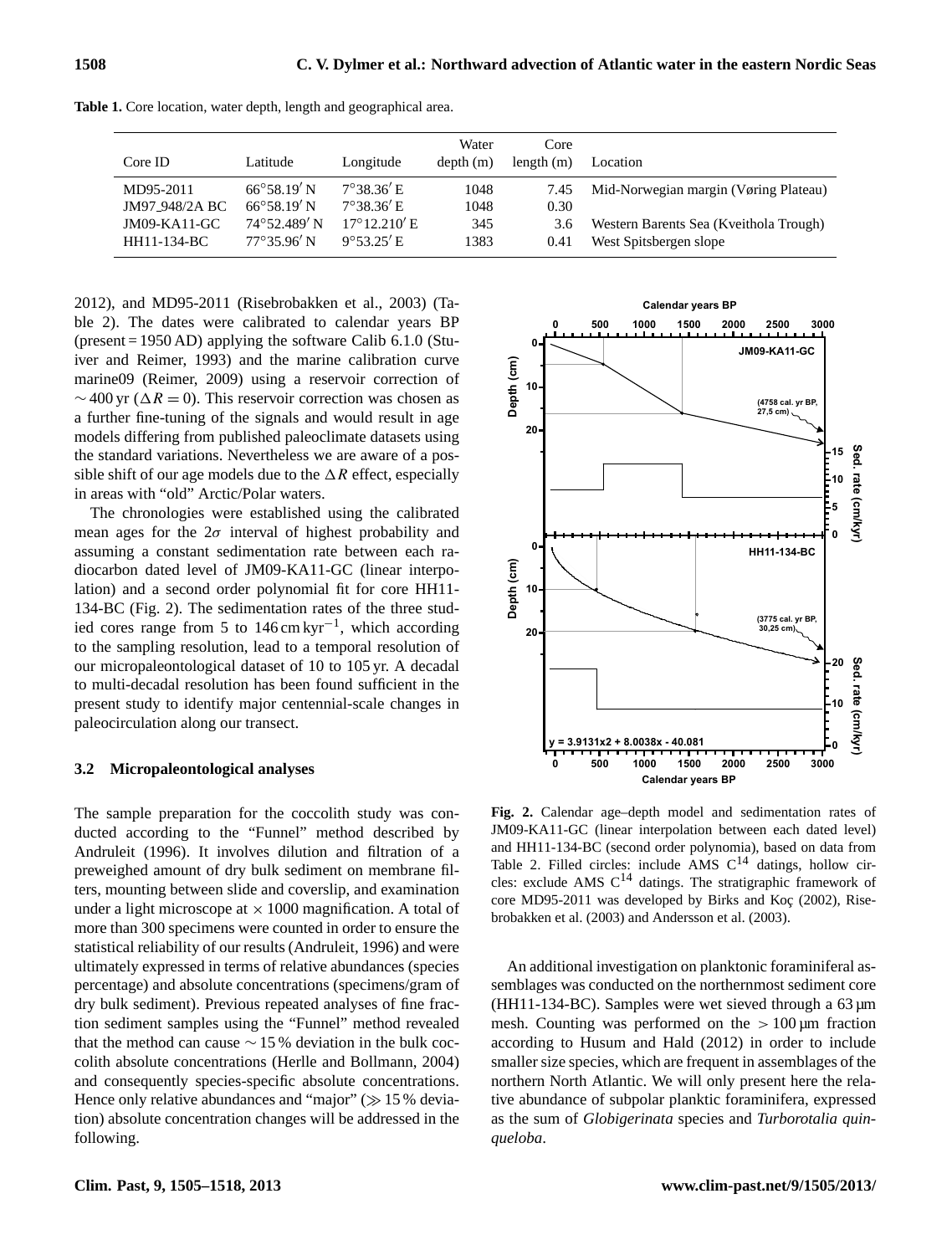| Core                        | Core<br>depth<br>(cm) | Dated<br>material            | 14C AMS<br>age<br>yr BP | Calibrated<br>age,<br>cal yr BP | Calibrated<br>ages, $2\sigma$<br>range | Lab ID                | Reference                   |
|-----------------------------|-----------------------|------------------------------|-------------------------|---------------------------------|----------------------------------------|-----------------------|-----------------------------|
| HH11-134-BC                 | 9.75                  | Bulk planktic foraminifera   | $826 \pm 23$            | 462.5                           | 420-505                                | <b>UBA-20062</b>      |                             |
| HH11-134-BC                 | $15.5*$               | Bulk planktic foraminifera   | $2030 \pm 30$           | 1602                            | 1515-1688                              | SacA 29428            |                             |
| HH11-134-BC                 | 19.5                  | Bulk planktic foraminifera   | $1995 \pm 28$           | 1571                            | 1473-1669                              | <b>UBA-20061</b>      |                             |
| HH11-134-BC                 | 30.25                 | Bulk planktic foraminifera   | $3825 \pm 30$           | 3774.5                          | 3676-3873                              | SacA 29432            |                             |
| $JM09-KA11-GC$              | 4.50                  | Bathyarca glacialis          | $925 \pm 30$            | 543                             | 482-604                                | TR <sub>a</sub> -1063 | Rüther et al. (2012)        |
| JM09-KA11-GC                | 16.00                 | Bathyarca glacialis          | $1880 \pm 35$           | 1424.5                          | 1332-1517                              | TRa-1065              | Rüther et al. (2012)        |
| JM09-KA11-GC                | 27.50                 | <i>I</i> . Norcrossi/        | $4430 \pm 30$           | 4758                            | 4745-4771                              | Beta-324049           | Berben et al. (2013) and    |
|                             |                       | helenae                      |                         |                                 |                                        |                       | Groot et al. $(2013)$       |
| JM09-KA11-GC                | $33*$                 | A. elliptica                 | $1990 \pm 35$           | 1556                            | 1441-1671                              | Tra-1066              | Rüther et al. (2012)        |
| JM09-KA11-GC                | 40.00                 | <i>I</i> . Norcrossi helenae | $5480 \pm 30$           | 5838.5                          | 5749-5928                              | Beta-315192           | Berben et al. (2013) and    |
|                             |                       |                              |                         |                                 |                                        |                       | Groot et al. (2013)         |
| JM97 <sub>-948</sub> /2A BC | 4.75                  |                              |                         | $-1$                            |                                        | 210Pb Dated           | Risebrobakken et al. (2003) |
| JM97_948/2A BC              | 7.75                  |                              |                         | 18                              |                                        | 210Pb Dated           | Risebrobakken et al. (2003) |
| JM97 <sub>-948</sub> /2A BC | 10.25                 |                              |                         | 29                              |                                        | 210Pb Dated           | Risebrobakken et al. (2003) |
| JM97 <sub>-948</sub> /2A BC | 21.75                 | N. pachyderma (dex)          | $735 \pm 40$            | 375.5                           | 290-461                                | KIA 6285              | Risebrobakken et al. (2003) |
| JM97_948/2A BC              | 30.75                 | N. pachyderma (dex)          | $940 \pm 40$            | 553.5                           | 485-622                                | <b>KIA 4800</b>       | Risebrobakken et al. (2003) |
| MD95-2011                   | 10.5                  | N. pachyderma (dex)          | $980 \pm 60$            | 573                             | 489-657                                | GifA 96471            | Risebrobakken et al. (2003) |
| MD95-2011                   | 30.5                  | N. pachyderma (dex)          | $1040 \pm 40$           | 602.5                           | 534-671                                | KIA 3925              | Risebrobakken et al. (2003) |
| MD95-2011                   | 47.5                  | N. pachyderma (dex)          | $1160 \pm 30$           | 709.5                           | 650-769                                | KIA 5601              | Risebrobakken et al. (2003) |
| MD95-2011                   | 70.5                  | N. pachyderma (dex)          | $1460 \pm 50$           | 1021                            | 907-1135                               | KIA 3926              | Risebrobakken et al. (2003) |
| MD95-2011                   | 89.5                  | N. pachyderma (dex)          | $1590 \pm 30$           | 1148.5                          | 1060-1237                              | KIA 6286              | Risebrobakken et al. (2003) |
| MD95-2011                   | 154                   | N. pachyderma (dex)          | $2335 \pm 25$           | 1953                            | 1868-2038                              | KIA 6287              | Risebrobakken et al. (2003) |
| MD95-2011                   | 170.5                 | N. pachyderma (dex)          | $2620 \pm 60$           | 2298                            | 2128-2468                              | GifA 96472            | Risebrobakken et al. (2003) |
| MD95-2011                   | 269.5                 | N. pachyderma (dex)          | $3820 \pm 35$           | 3768.5                          | 3659-3878                              | KIA 10011             | Risebrobakken et al. (2003) |

**Table 2.** Core, sample depth, dated material, <sup>14</sup>C AMS age years BP, calibrated years BP, Laboratory ID and Reference.

<sup>∗</sup> Excl. from age model.

## **3.3 Rationale for the selection of species-specific coccolith proxies**

While an overall presentation of the coccolith assemblages in the sediment cores is provided in the present paper, a focus is made on species-specific coccolith proxies of surface water mass distribution and AW flow dynamics in the studied geographical domain.

Extant populations of coccolithophorids thriving in the Nordic Seas are overwhelmingly dominated by *Emiliania huxleyi* (high- to very-high cell densities) and *Coccolithus pelagicus* (medium–high cell densities) (Baumann et al., 2000), with rare occurrences of a few representatives of *Syracosphaera* spp. and of the deep-thriving species *Algirosphaera robusta* (Samtleben and Schröder, 1992; Samtleben et al., 1995). Both *E. huxleyi* and *C. pelagicus* dominate settling assemblages and assemblages in the sediment (Schröder-Ritzrau et al., 2001 and reference herein). *E. huxleyi* is a summer blooming ubiquitous species with a strong affinity for Atlantic-derived surface waters in the eastern part of the Nordic Seas. Beside its preferential distribution within areas bathed by the NAC, this species is suggested to be influenced mainly by variations in stratification, irradiance and to a lesser extent temperature of the photic layer (Samtleben and Schröder, 1992; Samtleben et al., 1995; Baumann et al., 2000; Beaufort and Heussner, 2001).

*Coccolithus pelagicus*, the cold end-member of the extant coccolithophorid populations in the Nordic Seas, thrives preferentially in the vicinity of the Arctic front and in the Greenland Sea (Samtleben et al., 1995). Turbulence might be an important factor to prevent sinking of this heavily calcified species from the photic zone and therefore favors its dominance in areas with moderate gradients in salinity and temperature (Cachão and Moita, 2000) and/or Arctic to Polar waters.

The different regional dominance of these two species is also reflected in surface sediments (Samtleben et al., 1995). The abundance ratio between *E. huxleyi* and *C. pelagicus*  $(E/C$  ratio) in fossil assemblages in the Nordic Seas has therefore been proposed by Baumann et al. (2000) to define the location of the AF, which separates the seasonally icecovered waters of the Polar and Arctic domains  $(E/C < 1)$ from warmer and saltier Atlantic-derived waters  $(E/C > 1)$ . According to Baumann et al. (2000), the  $E/C$  ratio is based on a conversion of coccolith to coccosphere units; the average number of coccoliths per coccosphere for each species is taken from Samtleben and Schröder (1992).

Although the original work by Baumann et al. (2000) were confined to the central areas of the Nordic Seas, we believe the application of this method to be valid in the wider Nordic Seas including its eastern part. The published surface sediment sample dataset by Baumann et al. (2000) only included a few sites far west of the continental margin with coccolith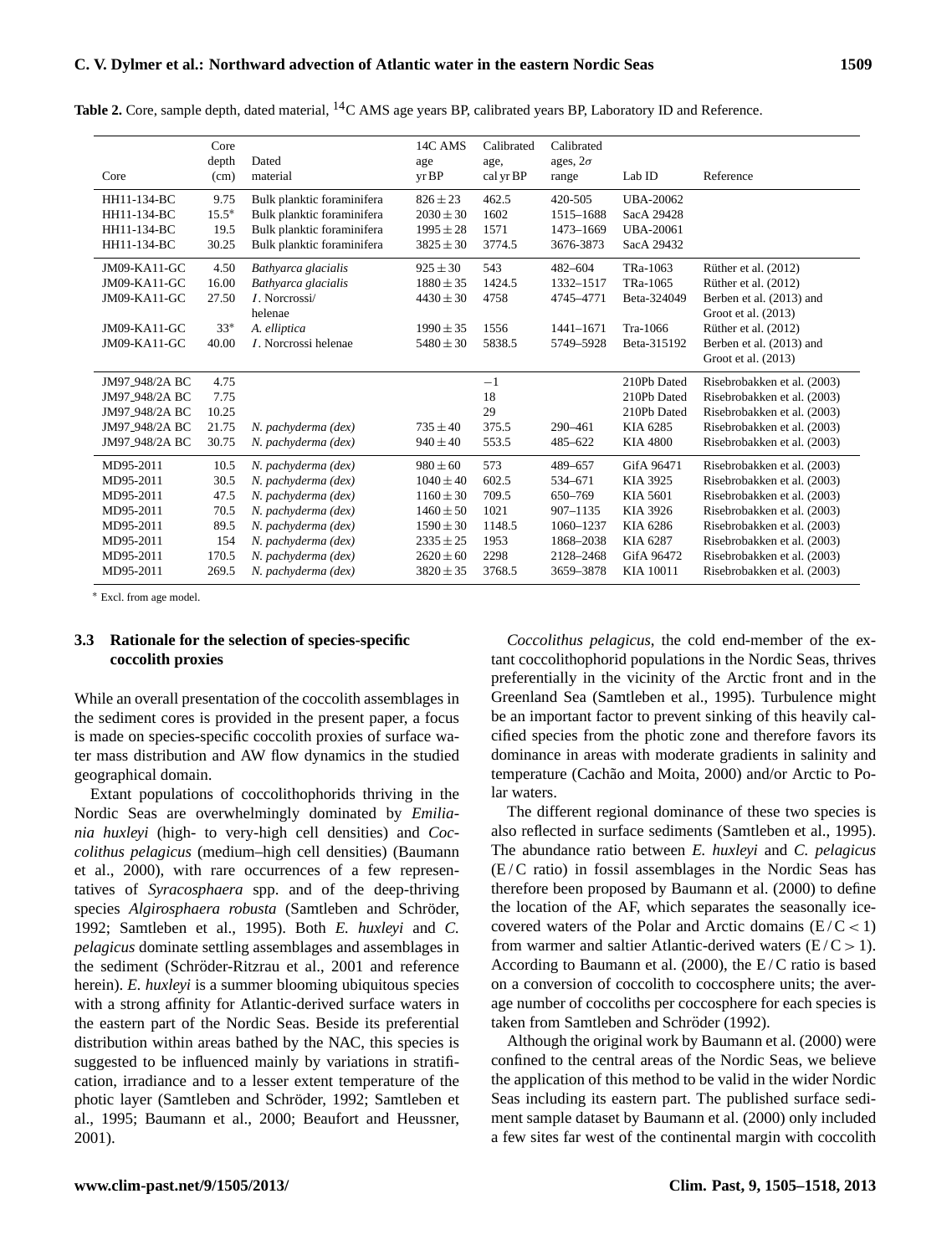assemblages dominated by *C. pelagicus* ( $E/C < 1$ ). This excess *C. pelagicus* abundance stands as a contrast to our own results from surface sediment assemblages in the northern cores HH11-134-BC and JM09-KA11-GC, as well as to the composition of extant populations northwest of Bjørnøya (Baumann et al., 2000) and across the Fram Strait (Dylmer et al., 2013), which both indicate an expected clear dominance of *E. huxleyi* below and within AW dominated areas. Based on these evidences we use the definition of the AF (a frontal salinity and temperature gradient separating surface AW masses from mixed ArW) to infer that the  $E/C$  ratio (ie. deviations from the threshold of 1) characterizes surface sediments deposited below Atlantic or Arctic surface water masses, when considering pluriannual conditions.

Though barely found in modern plankton communities of the Nordic Seas (Andruleit, 1997; Dylmer et al., 2013), coccoliths of *Gephyrocapsa muellerae* and *Calcidiscus leptoporus* commonly contribute together up to ~20 % of the fossil assemblages in surface sediments of the eastern Nordic Seas. Drifting with the poleward flow of surface to intermediate NAC waters from the temperate North Atlantic, where these species are preferentially thriving, was proposed as a possible explanation for this discrepancy by Samtleben and Schröder (1992). Based on new datasets on living and fossil communities, Giraudeau et al. (2010) revisited the distributional pattern of *G. muellerae* in the North Atlantic and restricted the ecological niche of this species to the eastern North Atlantic, south of the Iceland–Scotland Ridge. Given this ecological background, abundance changes of *G. muellerae* in the studied sediment cores will be discussed in terms of relative variations of the depth integrated flow strength of the NAC to the Nordic Seas up to its northernmost extension off western Svalbard (WSC). composition of C xtarta populations northweat of Bigmaya<br>
encores consider and with AW dominated area, to a parameter at a, 2013), which both indicate an expected clear dominated area.<br>
Based on these evidences we use th

Even though the mechanism of poleward transport, as described here for *G. muellerae,* is supposed to affect all species thriving in southern latitudes within the path of the NAC, it is not expected to hamper the paleorecords of the high in situ production of the dominating species (e.g., *E. huxleyi* and *C. pelagicus*) in the Nordic Seas, which is transferred to the sediment surface within weeks by fecal pellets (Samtleben and Schröder, 1992; Andruleit, 1997).

#### **4 Results and interpretation**

#### **4.1 Bulk coccolith concentrations**

Preservation of coccolith remains was good to moderate throughout the three studied cores, hereby confirming the overall relatively good preservation of calcareous microfossils in recent sediments of the eastern Nordic Seas (Hebbeln et al., 1998; Matthiessen et al., 2001). Bulk coccolith concentrations throughout the investigated time interval range from  $25 \pm 10 \times 10^8$  specimens g<sup>-1</sup> of dry sed-



**Fig. 3.** Bulk coccolith concentration records (coccoliths  $\times 10^8$  g<sup>-1</sup> dry sed).

minimum of  $1 \pm 0.5 \times 10^8$  sp g<sup>-1</sup> dry sed in the Kveithola Trough region (Fig. 3). These values fall within the range of typical coccolith concentrations in surface sediments of the eastern Nordic Seas and accurately reproduce the decreasing poleward trend of coccolith absolute concentrations in sediments presently accumulating along the path of the NAC and WSC (Baumann et al., 2000). While down-core bulk coccolith concentrations are rather stable over the last 3000 yr (with the exception of a short low centered at 2500 cal yr BP) at the Vøring Plateau site, the two northernmost locations off western Barents Sea and Svalbard are characterized by increased values towards the present. Relative changes in the amount and temperature of Atlantic-derived surface waters that sustain most of the calcareous plankton production in the Nordic seas (Schröder-Ritzrau et al., 2001; and references herein) are supposed to explain to a high extent the observed latitudinal and temporal changes in bulk coccolith accumulation (Andruleit and Baumann, 1998). The inferred sedimentation rates in the three studied cores falls within the range of previous investigations carried out in the western Barents sea (Sarnthein et al., 2003), off western Spitsbergen (Werner et al., 2011), and at the Vøring Plateau (Sejrup et al., 2011). The late Holocene sedimentation rates show large variations in-between the studied locations, which can only be explained by geographical differences in terrigenous inputs from nearby continental shelves and/or distribution of sediment-laden sea ice (Vinje et al., 2001; Divine and Dick, 2006). Spatial and temporal changes in dilution of the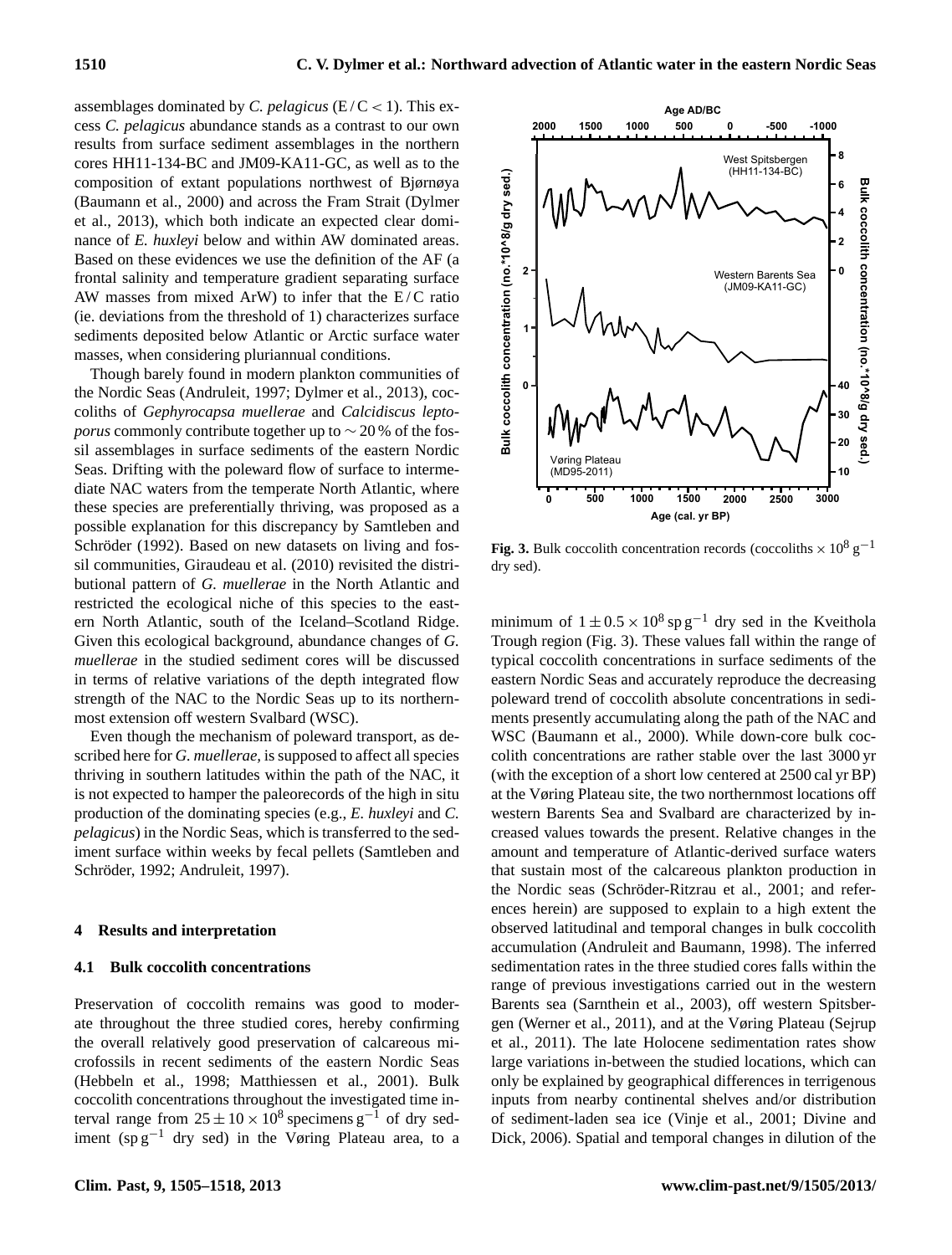

**Fig. 4.** Relative abundances (%) of major (left axes) and minor (right axes) coccolith species throughout the three studied cores.

biogenic component of Nordic Seas sediments by terrigenous material are consequently likely to bias the significance of bulk coccolith concentration records in terms of paleoproductivity patterns.

#### **4.2 Species assemblages**

Coccolith species diversity is typically low as expected for this Arctic/sub-Arctic setting (e.g., Baumann et al., 2000; Matthiessen et al., 2001). The dominance is shared between *C. pelagicus* and *E. huxleyi* in sediments of the two northernmost cores HH11-134-BC and JM09-KA11-GC whereas the latter species always contributes to  $> 50\%$  of the total assemblages over the last 3000 yr off Norway (MD95-2011) (Fig. 4). The clear latitudinal shift in dominance from *E. huxleyi* to *C. pelagicus*, which is related to the specific water masses dominating at the core sites (AW/ArW), shows distinct local/regional patterns along the transect with relative abundance changes in the range of 26–56 % (*E. huxleyi*) and 33–63 % (*C. pelagicus*) west of Spitsbergen, 30–67 % and 20–54 % in the western Barents Sea, and 46–82 % and 8–28 % west of Norway. An overall increased *E. huxleyi* contribution interrupted by several millennial-scale low amplitude changes characterizes the west-Spitsbergen core over the studied time interval, with a short shift in dominance weakly apparent in the interval ∼ 1200–800 cal yr BP and more clearly in modern times. The western Barents Sea cores show an intermediate signal with relatively high *E. huxleyi* abundances toward the beginning and the end of the records and a sustained low between ∼ 1200 and 2300 cal yr BP. West of Norway, although always dominating the coccolith assemblages, *E. huxleyi* displays a steady decreasing abundance from 3000 cal yr BP to the present.

As expected given its overall shared dominance with *E. huxleyi*, *C. pelagicus* displays opposite patterns of relative abundance in all cores.

The resultant  $E/C$  ratios show lower values with higher latitudes, ranging from 6.6 to 0.2 (Fig. 5). This ratio displays overall increasing values west of Svalbard and in the western Barents Sea from 3000 yr onward, with a contrasting decreasing trend west of Norway. Increased ratios characterize the early part of the three records from ca. 3000 to 2100 cal yr BP, followed by a period of decreased values between 2100 and 1200 cal yr BP. Thereafter, both HH11-134- BC and JM09-KA11-GC share common patterns with higher species ratios until ∼ 700 cal yr BP, followed by a 600 yr long interval of lower  $E/C$  values, and ending with high ratios over the last century. Contrary to the pattern displayed at the two northernmost sites, the species ratios at MD95-2011 show a marked steadily decreasing trend from 1200 cal yr BP to the present.

The subordinate species *G. muellerae* and *C. leptoporus* together account for an average 7.5% of the total assemblage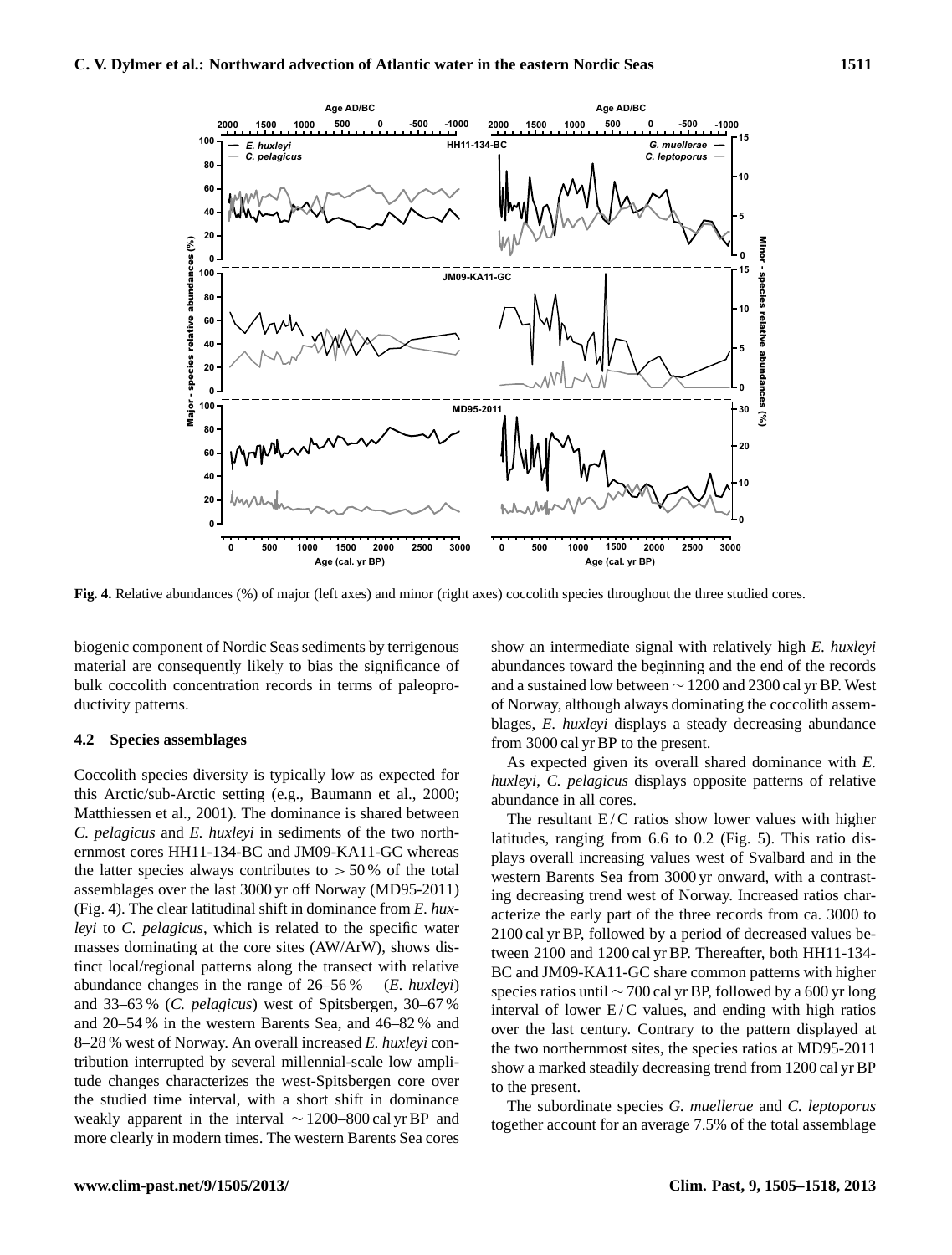

**Fig. 5.** E/C ratios of the dominant coccolithophore species *E. huxleyi* (E) and *C. pelagicus* (C). The bar charts below each E/C plot highlight the dominating surface water masses at the core locations according to the "1" threshold: blue represents ArW ( $E/C < 1$ ); red represents AW  $(E/C > 1)$ .

throughout the studied cores (Fig. 4). A fifth species, *Syracosphaera* sp., only contributes on average 1.8 %, and will not be discussed further.

Contrary to *E. huxleyi* and *C. pelagicus*, the relative abundance changes of the drifted species *G. muellerae* and *C. leptoporus* are characterized by similar general trends along the whole latitudinal transect (Fig. 4).

All sites display an overall increase of *G. muellerae* abundances during the last 3000 yr punctuated by a low steady level in the 3000–2200 cal yr BP interval, a period of highest abundances from ca. 2200 to  $\sim$  650 cal yr BP, followed by marked lower values until the beginning of the last century. With the exception of the southernmost core MD95-2011, *G. muellerae* reaches high abundances in the top-most samples (ca. last 100 yr) off western Svalbard and the western Barents Sea. The trends in absolute concentrations and relative abundances of this drifted species are nearly identical at all studied sites (Fig. 6). Short- and/or long-term changes in sedimentation of sea ice or continental-margin-derived lithic



**Fig. 6.** Relative abundances (grey line) and absolute concentrations (black line) of the AW inflow species *G. muellerae*, throughout the three studied cores. The MD95-2011record is a late Holocene zoom of previously published data by Giraudeau et al. (2010).

material, which most probably affect patterns of microfossil concentration records, including coccoliths, had therefore no obvious influence on *G. muellerae* absolute abundance trends along the studied transect. Hence *G. muellerae* absolute concentration records can be considered as significant proxies for relative changes in the NAC strength.

*C. leptoporus* shows a peak in relative abundance within all studied cores (though more than twice lower than the maximum values of *G. muellerae*) centered at ∼ 1800– 2000 cal yr BP (2–10 %) (Fig. 4). This abundance pattern, different from the other drifted species *G. muellerae*, is enigmatic given the common processes (i.e., poleward transport to the Nordic Seas) affecting both species. One explanation might lay in the less restricted ecological niche of *C. leptoporus* which presently colonizes a wider geographic domain in the North Atlantic from warm to cool temperate areas (i.e., Ziveri et al., 2001) than *G. muellerae* (Giraudeau et al., 2010).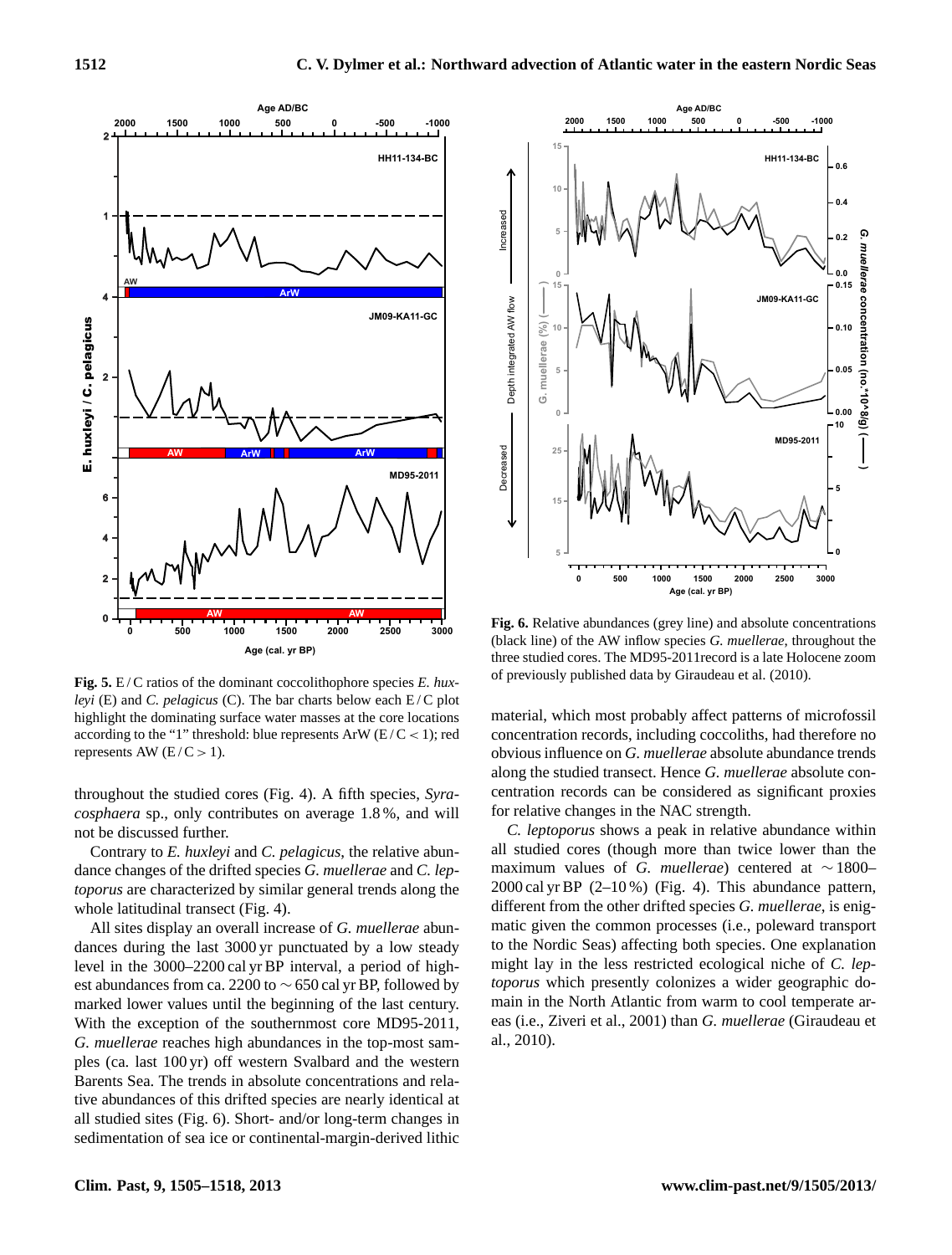## **4.3 Variability in the strength of the North Atlantic Current and fluctuations of the Arctic front**

Our coccolith records are indicative of important changes in the strength of the NAC and in the dominating surface waters (Arctic vs. Atlantic) within the eastern Nordic Seas over the last 3000 yr. Figure 7 summarizes the main paleoceanographic information inferred from our coccolith proxies, together with the abundance record of subpolar planktonic foraminifera in the northernmost studied core. Both the HH11-134-BC foraminiferal abundance record (this study, Fig. 7) and planktonic foraminiferal stable isotopes and species abundances measured in core MD95-2011 (Risebrobakken et al., 2003; Andersson et al., 2003) suggest an increased influence of AW in the eastern Nordic seas throughout the last 3000 yr. The correspondence between our *G. muellerae* abundance datasets and foraminiferal records is particularly obvious in core HH11-134-BC off western Svalbard, where foraminifera are assumed to represent subsurface waters within the main core of Atlantic-derived waters (Carstens et al., 1997), thus confirming the reliability of this coccolith index as a proxy of Atlantic water flow.

The following discussion compares our data with previous marine and terrestrial proxy records of sea ice distribution, atmospheric circulation (NAO index), and sea surface and subsurface temperatures in the northern North Atlantic region in order to provide a thorough insight into the paleoceanographical and paleoclimatological development of this climatic sensitive area during the late Holocene. In the final part we will zoom in on the major climatic changes during the last 700 yr covering the interval from the MCA–LIA transition to the modern period.

## **4.3.1 Reconciling the observed long-term trends in AW flow and distribution of surface waters with the so-called "neoglacial cooling"**

The manifestation of the late Holocene (last ∼ 3000 yr) trend toward positive NAO conditions can be inferred from various marine proxy records around Greenland showing colder conditions associated with decreased AW influence in Discobay (western Greenland) related to the so-called "seesaw" pattern (Seidenkrantz et al., 2008; Andresen et al., 2011, 2012), and an increased flux of sea ice/icebergs east of Greenland (Jennings et al., 2002). Accordingly, Moros et al. (2004) interpreted the patterns of increased abundance of ice-rafted detritus (IRD) in the western parts of the Nordic Seas (Jennings et al., 2002) and decreased IRD in the Norwegian Sea (their work) to a strengthening of both the NAC and the EGC from the mid-Holocene to present. This coupled strengthened circulation affecting the eastern and western parts of the Nordic Seas is consistent with modern observations (Blindheim et al., 2000; Furevik and Nilsen, 2005) and modeling experiments (Nilsen et al., 2003), which relate it to atmospheric processes akin to the present positive



**Fig. 7.** Summary plot of surface and subsurface circulation changes across the eastern Nordic Seas over the past 3000 yr. **(A)** Combined NAO index reconstruction based on Trouet et al. (2009) and Olsen et al. (2012); red area represents positive NAO and blue area negative NAO conditions. **(B)** Relative abundance of subpolar foraminifera  $(fraction > 100 \,\mu m)$  at site HH11-134-BC as an index of subsurface AW masses. **(C)** Dominating surface water masses at site HH11- 134-BC (Fram Strait) inferred from E / C ratios. **(D) (E)** Dynamics of AW flow off western Svalbard (top) and off western Norway (bottom) inferred from absolute concentrations of the AW inflow species *G. muellerae*. The grey shaded areas indicate the marked inflow increases during the modern period and the intra-LIA event centered at 330–410 cal yr BP. The dashed, thick line refers to the initiation of the LIA according to Miller et al. (2012).

phase of the NAO. Finally, a strengthening of the NAC and its WSC extension has earlier been suggested by Sarnthein et al. (2003) based on a general increase in reconstructed subsurface temperatures in the western Barents Sea, which the authors related to a slight increase of the thermohaline circulation (THC). Concurrent glacier expansions on west Spitsbergen (Svendsen and Mangerud, 1997) and increased winter precipitation over mid-western Norway (Nesje et al., 2001) throughout the last 3000 yr additionally argue for strengthened southwesterlies and an associated increase in NAC and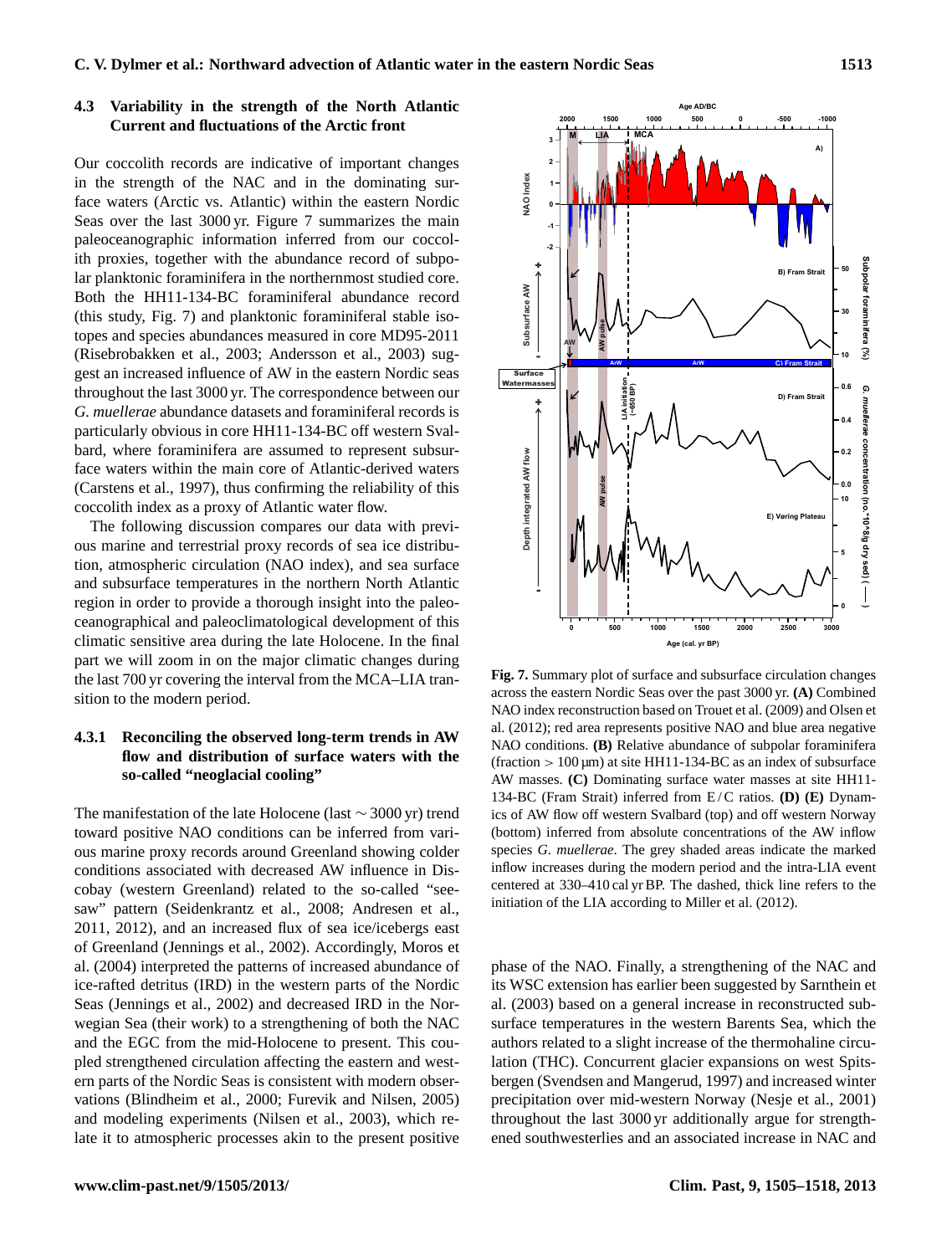WSC flows, related to the increasingly positive NAO trend, which together constitute the main source of moisture for these high latitude regions.

The surface water expression of the inferred strengthened AW flow toward the northern Nordic Seas is marked by an overall trend of increased influence of surface AW masses in the western Barents Sea and off western Svalbard (Fig. 5). Sustained surface AW conditions occurred earlier at site JM09-KA11-GC from ca. 1000 cal yr BP than at the northernmost Fram Strait site HH11-134-BC where poleward AW due to the overall dominating sea ice conditions (last 3000 yr; Müller et al., 2012) did not affect the surface until the last century. The increased flow of the WSC branch of the NAC throughout the late Holocene has previously been suggested from planktonic foraminiferal-based SST reconstructions off western Barents Sea (Sarnthein et al., 2003) as well as from phytoplankton biomarkers and  $CaCO<sub>3</sub>$  contents in sediments off western Svalbard (Müller et al., 2012), to which our coccolith proxy  $(E/C \text{ ratio})$  of surface water masses might further add some constrains and improve the understanding of changes in the water column distribution of AW in the northern North Atlantic.

The studied site off western Norway shows an opposite surface signature to the northernmost locations (Fig. 5): here, though always overlaid by the surface AW mass over the last 3000 yr, core MD95-2011 displays a decreasing  $E/C$ ratio, most prominently during the last 1200 yr (increase in *C. pelagicus*), which translates into an increasing proximity to ArW. Once again, modern observations on the influence of NAO upon the surface hydrology of the eastern Nordic Seas might shed light on this apparent paradox. Instrumental records are indeed indicative of a correlation between changes in the NAO index and surface temperature variations (Blindheim et al., 2000; Miettinen et al., 2011), which is stronger west of Svalbard than off western Norway (Blindheim et al., 2000). Strengthened westerlies (positive NAO index) (Fig. 7), whose track of maximum wind stress in the eastern Nordic Seas affects the oceanic area off south and mid-Norway, force both an increased flow of AW and a narrowing of the surface expression of the NAC toward the Norwegian slope (Blindheim and Østerhus, 2005; and references herein). An obvious implication at MD95-2011 is an increased proximity of arctic-derived surface water (eastward shift of the AF), throughout the last 3000 yr, as suggested by the trend of coccolith  $E/C$  ratio (Fig. 5), and confirmed by Norwegian Sea diatom- (Andersen et al., 2004; Birks and Koç, 2002) and alkenone-derived SST reconstructions (Calvo et al., 2002).

## **4.3.2 Zooming in on the Little Ice Age and the modern period. Time interval** ∼ **700–0 cal yr BP**

The late Holocene trend of increased poleward flow of AW was interrupted by a sudden shift to a period of deteriorating conditions that we assume corresponds to the MCA–LIA transition (Fig. 7). The slight offset in the timing of the observed LIA initiation between the stratigraphically best resolved core MD95-2011 (ie. ca. 660 cal yr BP) and the two northernmost locations can to a large extent be explained by the use in the present study of a standard reservoir correction  $(R = 0)$  to constrain the stratigraphical framework of all three studied sediment cores, a simplification that does not take into account possible varying contribution of "old" carbon from Arctic/Polar water masses off western Svalbard and the western Barents Sea . The MCA–LIA climatic shift is thought to have been triggered by a combination of a reduction in solar irradiance, explosive volcanism and changes in the internal modes of variability of the ocean– atmosphere system, as one single process cannot usually explain this cold period alone (Wanner et al., 2011). The suggested 660 cal yr BP MCA–LIA age lies within the range of previously proposed ages for the initiation of this climate deterioration in the studied region (Hald et al., 2011; Sejrup et al., 2011), and closely corresponds to recent evidences from Arctic Canada and Iceland (Miller et al., 2012) for a 50 yr long explosive volcanism centered at 650 cal yr BP. According to these latter authors, the onset of the LIA was directly linked to such volcanic events that triggered an extensive sea ice expansion causing a self-sustaining sea ice/ocean feedback until modern times. As volcanic eruptions seems to modify on short timescales a naturally occurring variability mode similar to the NAO toward its positive phase (Graf et al., 1993), the reconstructed major change to a negative NAO index across the MCA–LIA transition (Fig. 7; Olsen et al., 2012) is most likely related to other forcings i.e., greenhouse gasses, stratospheric ozone and solar irradiance (Gillett et al., 2003). Nevertheless such a concomitant change in the NAO pattern from a long-term positive phase to highly fluctuating negative NAO conditions around 640 cal yr BP (Fig. 7a) possibly additionally contributed to an increase in sea ice extent, as decadal and long-term variations in large-scale ice concentrations has shown to be significantly correlated with long-term NAO variations (Visbeck et al., 2003). This major change in turn impacted the efficiency of the NAC flow to the northern North Atlantic (Fig. 7d), therefore further maintaining, if not strengthening, the sea ice expansion across the northern Nordic seas (Werner et al., 2011; Müller et al., 2012).

The harsh LIA conditions favored colder surface and subsurface waters in the eastern Fram Strait as also reflected by the  $E/C$  ratio and planktonic foraminiferal abundance patterns in core HH11-134BC (Fig. 7b, c). The prevailing Arctic/Polar surface water masses in the eastern Fram Strait stands however as a strong contrast to the dominating surface signature of AW at the western Barents Sea core site (Fig. 5). The specific location of core JM09-KA11-GC within the influence of both AW (WSC) and ArW (Sørkapp Current, Bear Island Current) suggests that although sea ice cover was probably enhanced over the western Barents Sea during this climate deterioration, this local area was affected by a highly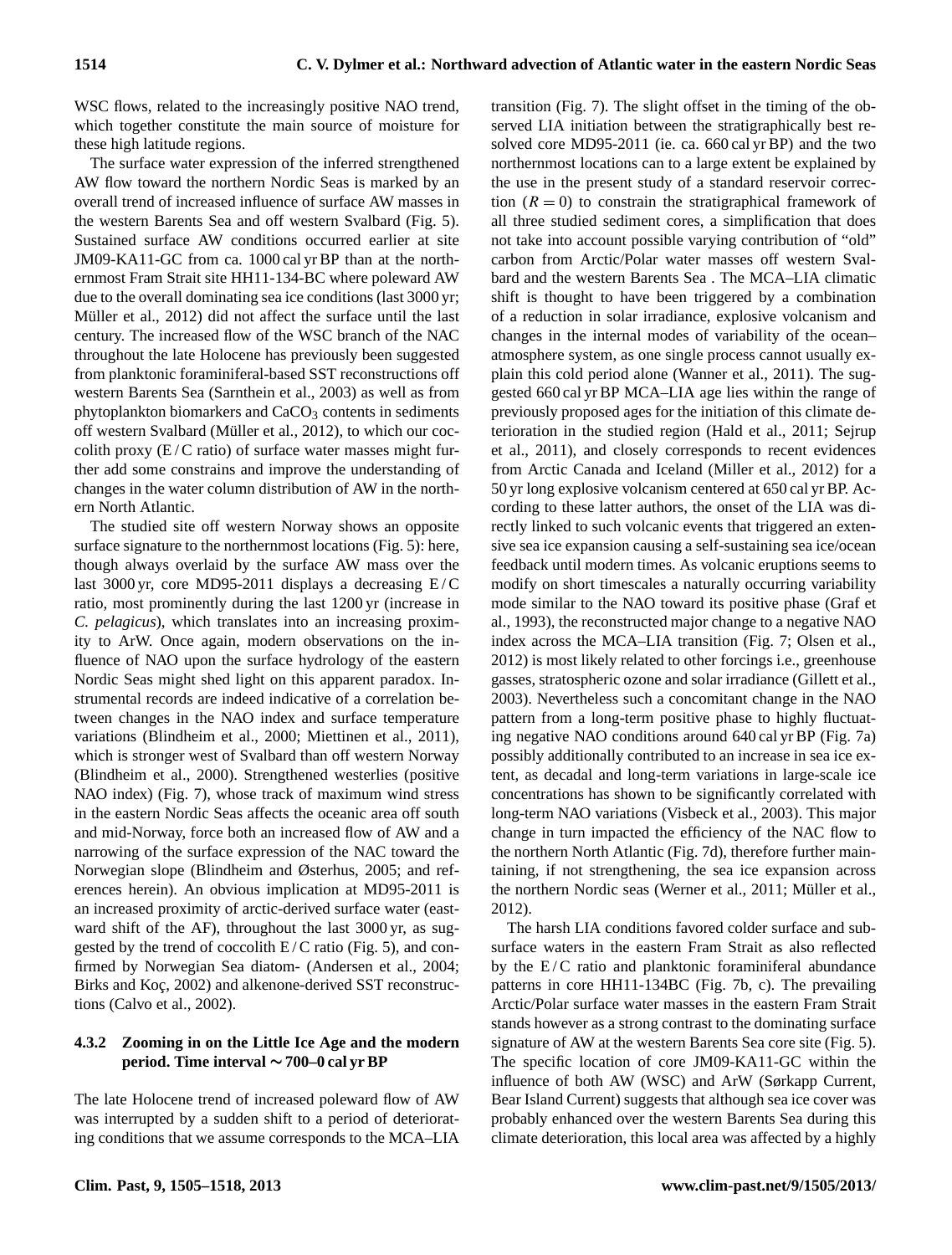fluctuating sea ice boundary with strong seasonal gradients characterized by an early spring break up of the winter sea ice, and a strong spring/early summer stratification and AW dominance during summer (favoring *E. huxleyi*). The specific surface expression at this site is further confirmed by the overall similarities between our  $E/C$  proxy (JM09-KA11-GC) and reconstructed atmospheric temperatures from a lake record in western Svalbard (D'Andrea et al., 2012), an area influenced by similar hydrological features (e.g., sea ice, the Sørkapp Current and the WSC). D'Andrea et al. (2012) identified a temperature increase starting at ∼ 1600 AD over western Svalbard as well as mild LIA summer conditions, which they explained by a strengthened WSC (NAC), a strengthening only inferred in the present study from our JM09-KA11-GC coccolith record. We therefore suggest the identified warming on Svalbard to be rather due to a decreased flow of polar waters over the shelf via the Sørkapp Current and the Bear Island Current, rather than changes in the strength of the NAC, possibly resulting in a seasonally stronger AW influence on atmospheric temperatures and sea ice extent.

The above described Arctic/Polar LIA conditions in the eastern Fram Strait was interrupted by a sudden short pulse of increased WSC flow between  $\sim$  330 and 410 cal yr BP as depicted in HH11-134-BC by our *G. muellerae* proxy records (Fig. 7b, d) as well as a maximum in subpolar foraminiferal abundance. This strengthened, short-lived AW flow to the northern Nordic Seas was synchronous with a short-term increase in the Atlantic Multi-decadal Oscillation (Gray et al., 2004; Winter et al., 2011) and a change towards positive NAO phases. Both processes are likely to explain the minimum sea ice anomaly in the Nordic Seas during the 15th century, compared with the previous and later centuries, as evidenced by Macias-Fauria et al. (2009) and Kinnard et al. (2011). The magnitude of this warm pulse, as evidenced by our coccolith proxy record, falls within the range of the AW flow strengthening during the MCA, and is only surpassed by the maximum in AW flow during the modern period (Fig. 7d).

The reconstructions on Arctic sea ice by Kinnard et al. (2011) are particularly coherent with the message given by the *G. muellerae* concentrations at core HH11-134-BC with a phasing of the WSC flow pulse and the following deteriorating conditions in both AW flow (our work) and sea ice extent until the early 20th century (Kinnard et al., 2011), suggesting a generally strong impact of AW flow dynamics on the Arctic sea ice extent.

The LIA cool climatic period was reversed during the 19th century by an overall increase in atmospheric and sea temperatures, as reconstructed from marine and terrestrial high resolution proxy records from the Arctic region (Overpeck et al., 1997; Kaufman et al., 2009). Recent studies on sea surface temperature reconstructions over the last 2000 yr in the Malangen Fjord, northwestern Norway (Hald et al., 2011), and west of Spitsbergen (Spielhagen et al., 2011), and evidences herein of high amplitude, rapid temperature increases during the last century, has intensified the ongoing debate on temperature changes in the Arctic. Spielhagen et al. (2011) used foraminiferal assemblages and geochemical measurements to reconstruct a  $\sim$  2°C temperature increase in the subsurface waters of the eastern Fram Strait at the transition from the LIA to the modern period. Our dataset obtained from core HH11-134-BC not only confirms the high amplitude warming of subsurface waters at the turn of the 19th century (Fig. 7), it also shows that such a warming was primarily induced by an excess flow of AW along western Svalbard as depicted by our *G. muellerae* proxy record (Fig. 7d). Our coccolith results also indicates that this modern strengthening of AW flow across Fram Strait was unprecedented over the last 3000 yr, and was associated by an exceptional AW shoaling (Fig. 7c), in agreement with reported historical lows in sea ice extent in the Nordic Seas since the second half of the 19th century (Divine and Dick, 2006).

### **5 Conclusions**

Late Holocene changes in the flow of AW and in the nature of surface waters along the eastern border of the Nordic Seas are reconstructed from coccolith proxy records distributed from the mid-western Norwegian margin to the eastern Fram Strait. Our floral records show a general strengthened NAC flow from 3000 cal yr BP to the present, which affected the whole investigated latitudinal range from 66 to 77◦ N. This long-term modulation in the AW flow appeared linked to atmospheric processes driven by dominant modes of NAO. This mechanism also explains the observed zonal shifts in the location of the AF off western Norway, with increased influence of ArW during strengthened westerlies (positive NAO mode), whereas the western Barents Sea and eastern Fram Strait experienced an overall shoaling of AW that is proportional to its integrated flow to this northernmost settings.

The Little Ice Age, which according to our best-dated records, initiated at ∼ 660 cal yr BP, is seen as an episode of deteriorating conditions, with Arctic/Polar surface waters off western Svalbard and the western Barents Sea, possibly associated with severe sea ice conditions, and a strongly reduced AW flow. This strong cooling was interrupted in the eastern Fram Strait by a short resumed high flow of WSC from ca. 330 to 410 cal yr BP, whose magnitude was only surpassed by the one that characterizes the modern period.

Our dataset not only confirms the high amplitude warming of surface waters at the turn of the 19th century off western Svalbard, it also shows that such a warming was primarily induced by an excess flow of AW, which stands as unprecedented over the last 3000 yr.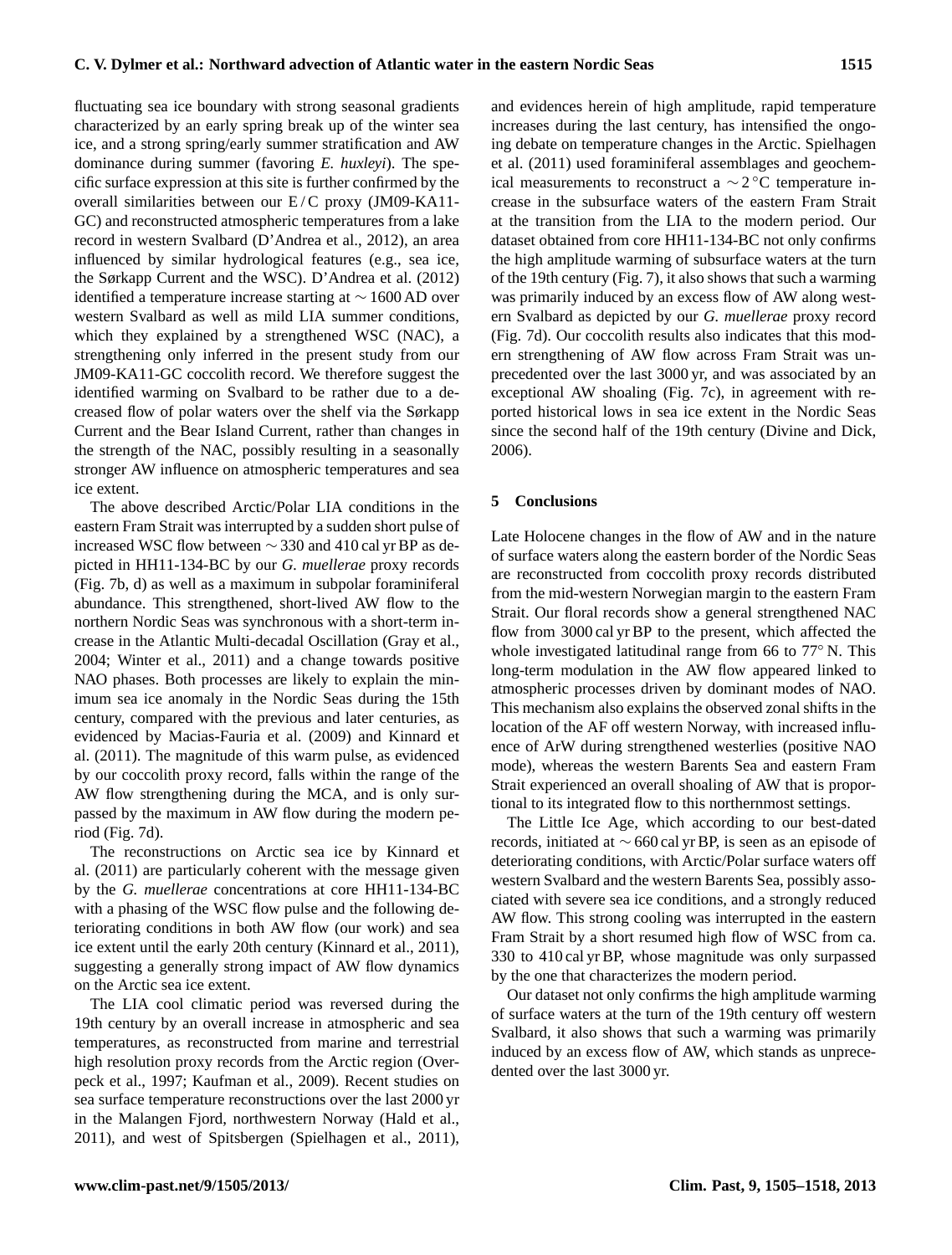*Acknowledgements.* This work is a contribution to "The Changing Arctic and Subarctic Environment" (CASE) Initial Training Network funded by the European Community's 7th Framework Programme FP7 2007/2013, Marie Curie Actions, under Grant Agreement No. 238111. Thanks are due to the captain and crew of the R/V *Helmer Hanssen* and S. Iversen for core collection (HH11-134-BC). L. Rossignol and M. Georget (EPOC) assisted with sampling preparation and micropaleontological investigations. We acknowledge support from the ARTEMIS  $^{14}$ C Accelerator Mass Spectrometry CNRS/MRT/CEA/IRSN/IRD Program. Antoon Kuijpers, Jochen Knies, and an anonymous reviewer are acknowledged for their inspiring comments on an earlier version of this manuscript.

Edited by: J. Knies



The publication of this article is financed by CNRS-INSU.

#### **References**

- Andersen, C., Koc, N., Jennings, A., and Andrews, J. T.: Non-uniform response of the major surface currents in the Nordic Seas to insolation forcing: Implications for the Holocene climate variability, Paleoceanography, 19, PA2003, doi[:10.1029/2002PA000873,](http://dx.doi.org/10.1029/2002PA000873) 2004.
- Andersson, C., Risebrobakken, B., Jansen, E., and Dahl, S. O.: Late Holocene surface ocean conditions of the Norwegian Sea (Vøring Plateau), Paleoceanography, 18, PA1044, doi[:10.1029/2001PA000654,](http://dx.doi.org/10.1029/2001PA000654) 2003.
- Andresen, C. S., McCarthy, D. J., Dylmer, C. V., Seidenkrantz, M.- S., Kuijpers, A., and Lloyd, J. M.: Interaction between subsurface ocean waters and calving of the Jakobshavn Isbræ during the late Holocene, Holocene, 21, 211–224, 2011.
- Andresen, C. S., Hansen, M. J., Seidenkrantz, M-S., Jennings, A. E., Knudsen, M. F., Nørgaard-Pedersen, N., Larsen, N. K., Kuijpers, A., and Pearce, C.: Mid- to late-Holocene oceanographic variability on the Southeast Greenland shelf, Holocene, 23, 167– 178, 2012.
- Andrews, J. T. and Giraudeau, J.: Multi-proxy records showing significant Holocene variability: the inner N. Iceland shelf (Húnaflói), Quaternary Sci. Rev., 22, 175-193, 2003.
- Andruleit, H.: A filtration technique for quantitative studies of coccoliths, Mar. Micropaleontol., 42, 403–406, 1996.
- Andruleit, H.: Coccolithophore fluxes in the Norwegian-Greenland Sea: Seasonality and assemblage alterations, Mar. Micropaleontol., 31, 45–64, 1997.
- Andruleit, H. and Baumann, K.-H.: History of the last deglaciation and Holocene in the Nordic Seas as revealed by coccolithophore assemblages, Mar. Micropaleontol., 35, 179–201, 1998.
- Baumann, K.-H., Andruleit, H., and Samtleben, C.: Coccolithosphores in the Nordic Seas: Comparison of living communities with surface sediment assemblages, Deep-Sea Res. Pt. II, 47, 1743–1772, 2000.
- Beaufort, L. and Heussner, S.: Seasonal dynamics of calcareous nannoplankton on a West European continental margin: the Bay of Biscay, Mar. Micropaleontol., 43, 27–55, 2001.
- Berben, S., Husum, K., Cabedo-Sanz, P., and Belt, S.: Holocene sub centennial evolution of Atlantic water inflow and sea ice distribution in the western Barents Sea, in preparation, 2013.
- Birks, C. J. A. and Koç, N.: A high-resolution diatom record of late-Quaternary sea-surface temperatures and oceanographic conditions from the eastern Norwegian Sea, Boreas, 31, 323–344, 2002.
- Bjune, A. E., Seppä, H., and Birks, H. J. B.: Quantitative summertemperature reconstructions for the last 2000 yr based on pollenstratigraphical data from northern Fennoscandia, J. Paleolimnol., 41, 43–56, 2009.
- Blindheim, J. and Østerhus, S.: The Nordic seas, main oceanographic features, in: The Nordic Seas: an integrated perspective Oceanography, Climatology, Biochemistry, and Modelling, edited by: Drange, H., Dokken, T., Furevik, T., Gerdes, R., and Berger, W., Geophys. Monogr. Ser., 158, 11–37, 2005.
- Blindheim, J., Borovkov, V., Hansen, B., Malmberg, S. Aa., Turrell, W. R., and Østerhus, S.: Upper layer cooling and freshening in the Norwegian Sea in relation to atmospheric forcing, Deep-Sea Res. Pt. I, 47, 655–680, 2000.
- Buch, E.: A monograph on the physical oceanography of the Greenland waters, Danish Meteorological Institute Scientific Report 00-12, Greenland Fisheries Research Insitute publication 15 series, 0-244, 1990.
- Cachão, M. and Moita, M. T.: Coccolithus pelagicus, a productivity proxy related to moderate fronts off Western Iberia, Mar. Micropaleontol., 39, 131–155, 2000.
- Calvo, E., Grimalt, J., and Jansen, E.: High resolution  $U_{37}^{k}$  sea surface temperature reconstruction in the Norwegian Sea during the Holocene, Quaternary Sci. Rev., 21, 1385–1394, 2002.
- Carstens, J., Hebbeln, D., and Wefer, G.: Distribution of planktic foraminifera at the ice margin in the Arctic (Fram Strait), Mar. Micropaleontol., 29, 257–269, 1997.
- Cronin, T. M., Thunell, R., Dwyer, G. S., Saenger, C., Mann, M. E., Vann, C., and Seal, R. R.: Multiproxy evidence of Holocene climate variability from estuarine sediments, eastern North America, Paleoceanography, 20, PA4006, doi[:10.1029/2005PA001145,](http://dx.doi.org/10.1029/2005PA001145) 2005.
- D'Andrea, W. J., Vaillencourt, D. A., Balascio, N. L., Werner, A., Roof, S. R., Reteller, M., and Bradley, R. S.: Mild Little Ice Age and unprecedented recent warmth in an 800 year lake sediment record from Svalbard, Geology, 40, P1007, doi[:10.1130/G33365.1,](http://dx.doi.org/10.1130/G33365.1) 2012.
- Divine, D. V. and Dick, C.: Historical variability of sea ice edge position in the Nordic Seas, J. Geophys. Res., 111, CO1001, doi[:10.1029/2004JC002851,](http://dx.doi.org/10.1029/2004JC002851) 2006.
- Duplessy, J.-C., Ivanova, E., Murdmaa, I., Paterne, M., and Labeyrie, L.: Holocene paleoceanography of the northern Barents Sea and variations of the northward heat transport by the Atlantic Ocean, Boreas, 30, 2–16, 2001.
- Dylmer, C. V., Giraudeau, J., Hanquiez, V., and Husum, K.: The coccolithophores Emiliania Huxleyi and Coccolithus pelagicus: extant populations from the Norwegian-Iceland Sea and Fram Strait, in preparation, 2013.
- Furevik, T. and Nilsen, J. E. Ø.: Large-Scale Atmospheric Circulation Variability and its Impacts on the Nordic Seas Ocean Cli-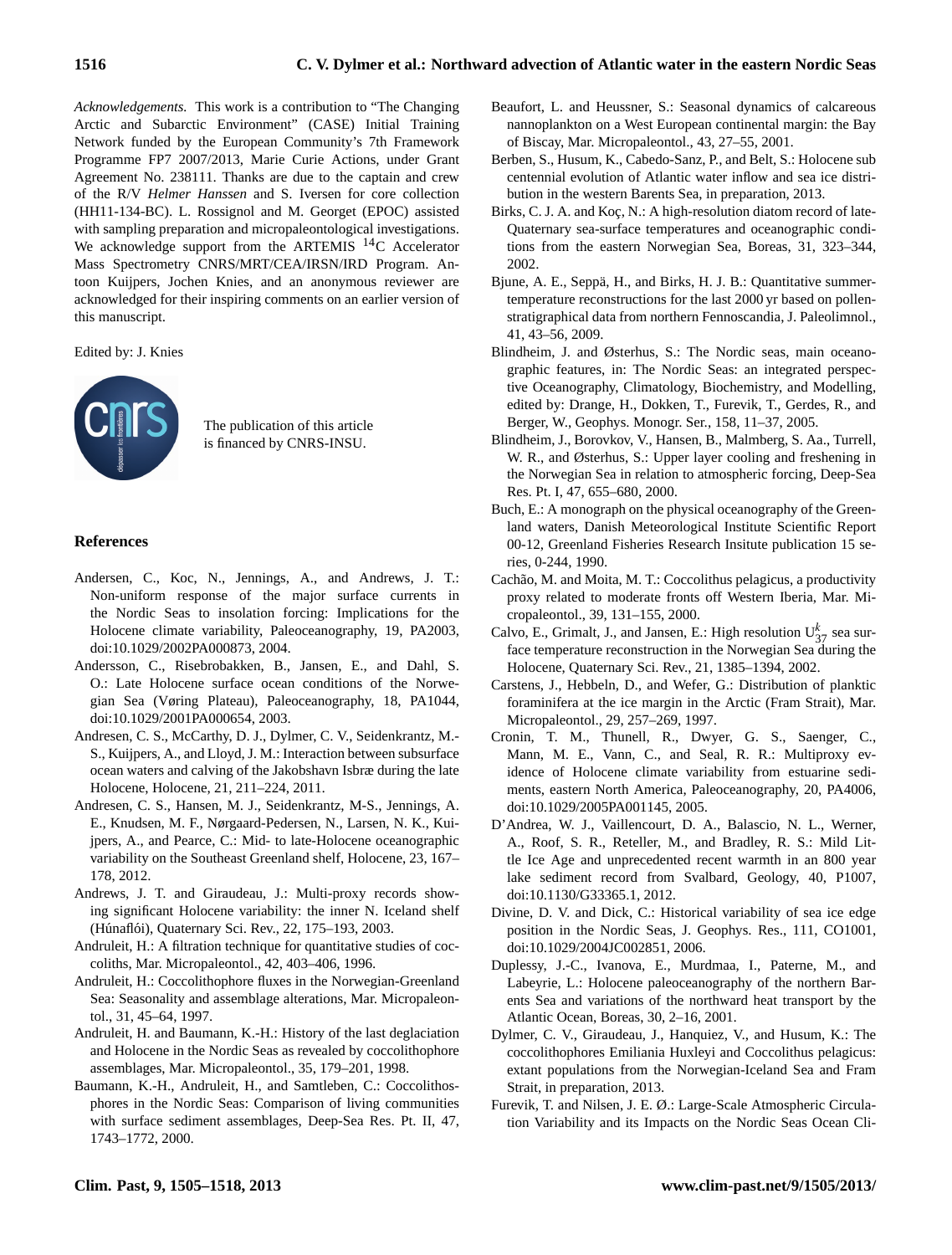## **C. V. Dylmer et al.: Northward advection of Atlantic water in the eastern Nordic Seas 1517**

mate – A Review, Geophys. Monogr. Ser., 158, 105–136, 2005.

- Gillett, N. P., Graf, H. F., and Osborn, T. J.: Climate Change and the North Atlantic Oscillation, AGU Geophys. Monogr., 134, in: The North Atlantic Oscillation: Climatic Significance and Environmental Impact, edited by: Hurrell, J. W., Kushnir, Y., Ottersen, G., and Visbeck, M., American Geophysical Union,Washington, DC, 1–36, 2003.
- Giraudeau, J., Grelaud, M., Solignac, S., Andrews, J. T., Moros, M., and Jansen, E.: Millenial-scale variability in Atlantic water advection to the Nordic Seas derived from Holocene coccolith concentration records, Quaternary Sci. Rev., 29, 1276–1287, 2010.
- Graf, H. F., Perlwitz, J., and Kirchner, I.: Northern Hemisphere tropospheric mid-latitude circulation after violent volcanic eruptions, report no. 107, Max-Planck-Institut füur Meteorologie, Hamburg, 1–18, 1993.
- Gray, S. T., Graumlich, L. J., Betancourt, J. L., and Pederson, G. T.: A tree-ring based reconstruction of the Atlantic Multidecadal Oscillation since 1567 A.D., Geophys. Res. Lett., 31, L12205, doi[:10.1029/2004GL019932,](http://dx.doi.org/10.1029/2004GL019932) 2004.
- Groot, D. E., Sørensen, S. Aa., and Husum, K.: Holocene Atlantic Water inflow to the western Barents Sea margin, in preparation, 2013.
- Hald, M., Andersson, C., Ebbesen, H., Jansen, E., Klitgaard-Kristensen, D., Risebrobakken, B., Salomonsen, G. R., Sarnthein, M., Sejrup, H. P., and Telford, R. J.: Variations in temperature and extent of Atlantic Water in the northern North Atlantic during the Holocene, Quaternary Sci. Rev., 26, 3423–3440, 2007.
- Hald, M., Salomonsen, G. R., Husum, K., and Wilson, L. J.: A 2000 year record of Atlantic Water temperature variability from the Malangen Fjord, northeastern North Atlantic, Holocene, 21, 1049–1059, 2011.
- Hansen, B. and Østerhus, S.: North-Atlantic-Nordic Seas exchanges, Prog. Oceanogr., 45, 109–208, 2000.
- Hebbeln, D., Henrich, R., and Baumann, K. -H.: Paleoceanography of the Last Interglacial/ Glacial Cycle in the Polar North Atlantic, Quaternary Sci. Rev., 17, 125–153, 1998.
- Herrle, J. O. and Bollmann, J.: Accuracy and reproducibility of absolute nannoplankton abundances using filtration techniques in combination with a rotary splitter, Mar. Micropaleontol., 53, 389–404, 2004.
- Hopkins, T. S.: The GIN sea a synthesis of its physical oceanography and literature review 1972–1985, Earth-Sci. Rev., 30, 175– 318, 1991.
- Hurrell, J. W.: Decadal trends in the North Atlantic Oscillation: Regional temperatures and precipitation, Science, 269, 676–679, 1995.
- Hurrell, J. W., Kushnir, Y., Ottersen, G., and Visbeck, M.: An overview of the North Atlantic Oscillation, AGU Geophys. Monogr., 134, in: The North Atlantic Oscillation: Climatic Significance and Environmental Impact, edited by: Hurrell, J. W., Kushnir, Y., Ottersen, G., and Visbeck, M., American Geophysical Union, Washington, DC, 1–36, 2003.
- Husum, K. and Hald, M.: Arctic planktic foraminiferal assemblages: Implications for subsurface temperature reconstructions, Mar. Micropaleontol., 96–97, 38–47, 2012.
- Jennings, A. E., Knudsen, K. L., Hald, M., Hansen, C. V., and Andrews, J. T.: A mid-Holocene shift in Arctic sea-ice variability on the East Greenland Shelf, Holocene, 12, 49–58, 2002.
- Kaufman, D. S., Schneider, D. P., Mckay, N. P., Ammann, C. M., Bradley, R. S., Briffa, K. R., Miller, G. H., Otto-Bliesner, B. L., Overpeck, J. T., and Vinther, B. M., Arctic Lakes 2k Projekt members: Recent warming reverses long-term Arctic cooling, Science, 325, 1236–1239, 2009.
- Kinnard, C., Zdanowicz, C. M., Fisher, D. A., Isaksson, E., de Vernal, A., and Thompson, L. G.: Reconstructed changes in Arctic sea ice over the past 1.450 years, Nature, 479, 509–512, 2011.
- Kwok, R., Cunningham, G. F., and Pang, S. S.: Fram Strait sea-ice outflow, J. Geophys. Res., 109, C01009, doi[:10.1029/2003JC001785,](http://dx.doi.org/10.1029/2003JC001785) 2004.
- Lund, D. C., Lynch-Stieglitz, J., and Curry, W. B.: Gulf Stream density structure and transport during the past millenium, Nat. Lett., 444, 601–604, 2006.
- Macias-Fauria, M., Grinsted, A., Helama, S., Moore, J., Timonen, M., Martma, T., Isaksson, E., and Eronen, M.: Unprecedented low twentieth century winter sea-ice extent in the Western Nordic Seas since A.D. 1200, Clim. Dynam., 34, 781–795, 2009.
- Marshall, J., Kushnir, Y., Battisti, D., Chang, P., Czaja, A., Dickson, R., Hurrell, J., McCartney, M., Saravanan, R., and Visbeck, M.: North Atlantic Climate Variability: Phenomena impacts and mechanisms, Int. J. Climatol., 21, 1863–1898, 2001.
- Matthiessen, J., Baumann, K. H., Schroder-Ritzrau, A., Hass, C., ¨ Andruleit, H., Baumann, A., Jensen, S., Kohly, A., Pflaumann, U., Samtleben, C., Schäfer, P., and Thiede, J.: Distribution of calcareous, siliceous and organic-walled planktic microfossils in surface sediments of the Nordic Seas and their relation to surface-water masses, in: The northern North Atlantic: a changing environment, edited by: Schäfer, P., Ritzrau, W., Schlüter, M., and Thiede, J., Springer-Verlag, Berlin, 105–127, 2001.
- Miettinen, A., Koç, N., Hall, I. R., Godtliebsen, F., and Divine, D.: North Atlantic sea surface temperatures and their relation to the North Atlantic Oscillation during the last 230 years, Clim. Dynam., 36, 533–543, 2011.
- Miller, G. H., Geirsdòttir, A., Zhong, Y., Larsen, D. J., Otto-Bliesner, B. L., Holland, M. M., Bailey, D. A., Refsnider, K. A., Lehman, S. J., Southon, J. R., Anderson, C., Björnsson, H., and Thordarson, T.: Abrupt onset of the Little Ice Age triggered by volcanism and sustained by sea-ice/ocean feedbacks, Geophys. Res. Lett., 39, L02708, doi[:10.1029/2011GL050168,](http://dx.doi.org/10.1029/2011GL050168) 2012.
- Moros, M., Emeis, K., Risebrobakken, B., Snowball, I., Kuijpers, A., McManus, J., and Jansen, E.: Sea surface temperatures and ice rafting in the Holocene North Atlantic: Climate influences on northern Europe and Greenland, Quaternary Sci. Rev., 23, 2113– 2126, 2004.
- Müller, J., Werner, K., Stein, R., Fahl, K., Moros, M., and Jansen, E.: Holocene cooling culminates in sea-ice oscillations in Fram Strait, Quaternary Sci. Rev., 47, 1–14, 2012.
- Nesje, A., Kvamme, M., Rye, N., and Løvlie, R.: Holocene glacial and climate history of the Jostedalsbreen region, western Norway; evidence from lake sediments and terrestrial deposites, Quaternary Sci. Rev., 10, 87–114, 1991.
- Nesje, A., Matthews, J. A., Dahl, S. O., Berrisford, M. S., and Andersson, C.: Holocene glacier fluctuations of Flatebreen and winter-precipitation changes in the Jostedalsbreen region, western Norway, based on glaciolacustrine sediment records, Holocene, 11, 267–280, 2001.
- Nilsen, J. E. Ø., Gao, Y., Drange, H., Furevik, T., and Bentsen, M.: Simulated North Atlantic-Nordic Seas water mass exchanges in